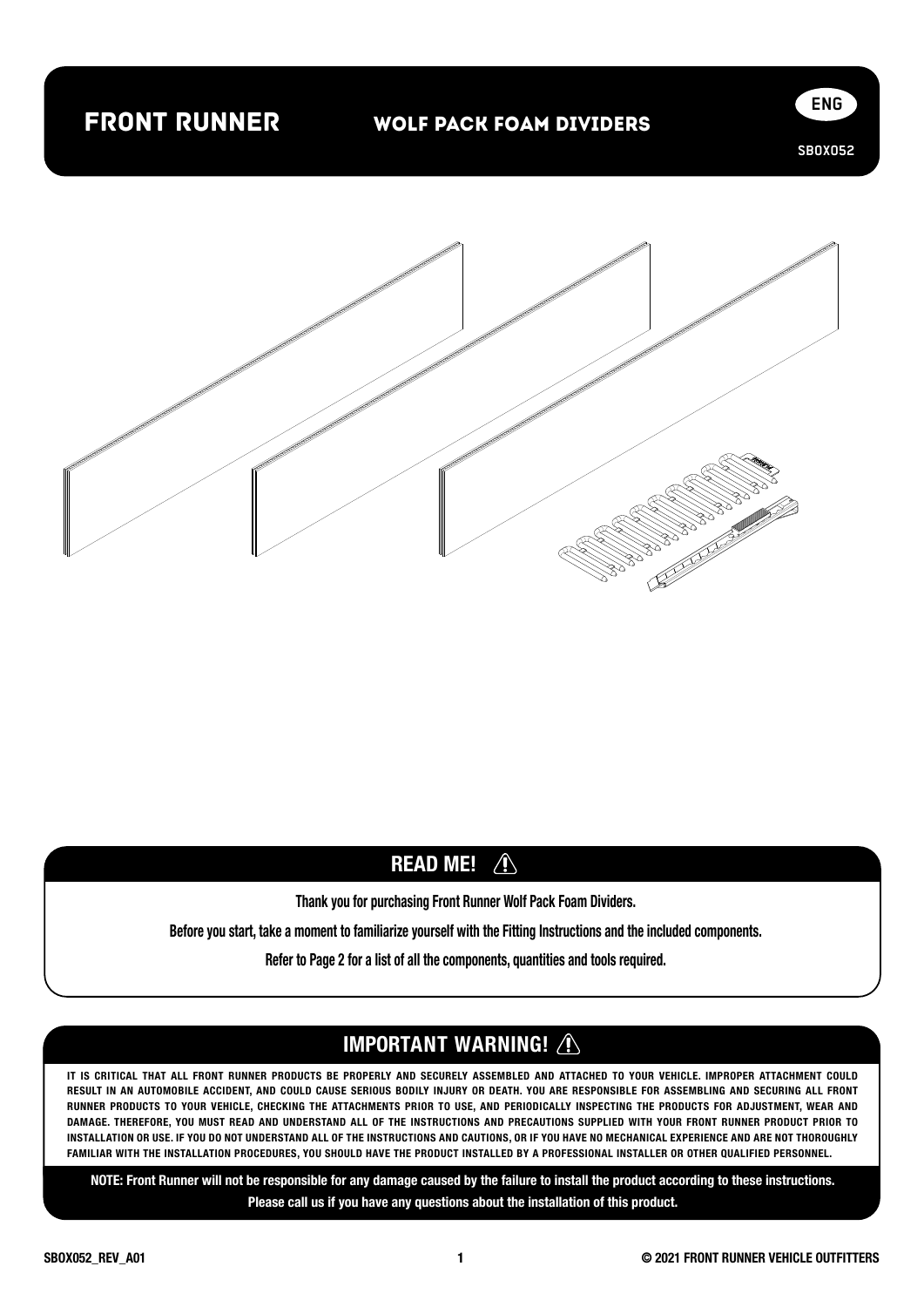

#### CHECK ONLINE FOR THE LATEST FITMENT GUIDE WWW.FRONTRUNNEROUTFITTERS.COM

**1 GET ORGANIZED** 

|                                    | <b>IN THE BOX</b> |                                                                                                                                                                                                                                  | <b>TOOLS NEEDED</b>                                                                                                                                                                                                                                                                                                                                                                                                                                              |
|------------------------------------|-------------------|----------------------------------------------------------------------------------------------------------------------------------------------------------------------------------------------------------------------------------|------------------------------------------------------------------------------------------------------------------------------------------------------------------------------------------------------------------------------------------------------------------------------------------------------------------------------------------------------------------------------------------------------------------------------------------------------------------|
| $\mathbf{1}$<br>$\bf 2$<br>$\bf 3$ | $3 X$<br>1X<br>1X | Foam Dividers 950mm x 178mm x 12mm<br><b>Craft Knife</b><br>Plastic Clip for Wolf Pack Dividers (Set of 10)                                                                                                                      | ℭ                                                                                                                                                                                                                                                                                                                                                                                                                                                                |
|                                    |                   |                                                                                                                                                                                                                                  | Ruler / Straight Edge                                                                                                                                                                                                                                                                                                                                                                                                                                            |
|                                    |                   |                                                                                                                                                                                                                                  |                                                                                                                                                                                                                                                                                                                                                                                                                                                                  |
|                                    |                   |                                                                                                                                                                                                                                  |                                                                                                                                                                                                                                                                                                                                                                                                                                                                  |
|                                    |                   |                                                                                                                                                                                                                                  |                                                                                                                                                                                                                                                                                                                                                                                                                                                                  |
|                                    |                   |                                                                                                                                                                                                                                  |                                                                                                                                                                                                                                                                                                                                                                                                                                                                  |
|                                    | <b>FIGURE 1.1</b> |                                                                                                                                                                                                                                  |                                                                                                                                                                                                                                                                                                                                                                                                                                                                  |
|                                    |                   |                                                                                                                                                                                                                                  | П                                                                                                                                                                                                                                                                                                                                                                                                                                                                |
|                                    |                   |                                                                                                                                                                                                                                  | and the contract of the contract of the contract of the contract of the contract of the contract of the contract of the contract of the contract of the contract of the contract of the contract of the contract of the contra<br>and the contract of the contract of the contract of the contract of the contract of the contract of the contract of the contract of the contract of the contract of the contract of the contract of the contract of the contra |
|                                    |                   | e de la famílie de la famílie de la famílie de la famílie de la famílie de la famílie de la famílie de la famí<br>Le famílie de la famílie de la famílie de la famílie de la famílie de la famílie de la famílie de la famílie d | le formale politica<br>Carlo Carlo Carlo Carlo Carlo Carlo Carlo Carlo Carlo Carlo Carlo Carlo Carlo Carlo Carlo Carlo Carlo Carlo Ca                                                                                                                                                                                                                                                                                                                            |
|                                    |                   |                                                                                                                                                                                                                                  | ff <sup>ff</sup>                                                                                                                                                                                                                                                                                                                                                                                                                                                 |
|                                    |                   |                                                                                                                                                                                                                                  | <u>la p</u> olitik<br>Manazarta                                                                                                                                                                                                                                                                                                                                                                                                                                  |
|                                    |                   |                                                                                                                                                                                                                                  |                                                                                                                                                                                                                                                                                                                                                                                                                                                                  |
| ⋓╱                                 |                   | ⋓╱<br>⋓╱                                                                                                                                                                                                                         | $\mathbf{a}$<br>V                                                                                                                                                                                                                                                                                                                                                                                                                                                |
|                                    |                   |                                                                                                                                                                                                                                  | <b>Communication Communication Communication Communication Communication Communication Communication Communication</b><br>$\overline{\mathbf{e}}$                                                                                                                                                                                                                                                                                                                |
|                                    |                   |                                                                                                                                                                                                                                  |                                                                                                                                                                                                                                                                                                                                                                                                                                                                  |
|                                    |                   |                                                                                                                                                                                                                                  |                                                                                                                                                                                                                                                                                                                                                                                                                                                                  |
|                                    |                   |                                                                                                                                                                                                                                  |                                                                                                                                                                                                                                                                                                                                                                                                                                                                  |
|                                    |                   |                                                                                                                                                                                                                                  |                                                                                                                                                                                                                                                                                                                                                                                                                                                                  |
|                                    |                   |                                                                                                                                                                                                                                  |                                                                                                                                                                                                                                                                                                                                                                                                                                                                  |
|                                    |                   |                                                                                                                                                                                                                                  |                                                                                                                                                                                                                                                                                                                                                                                                                                                                  |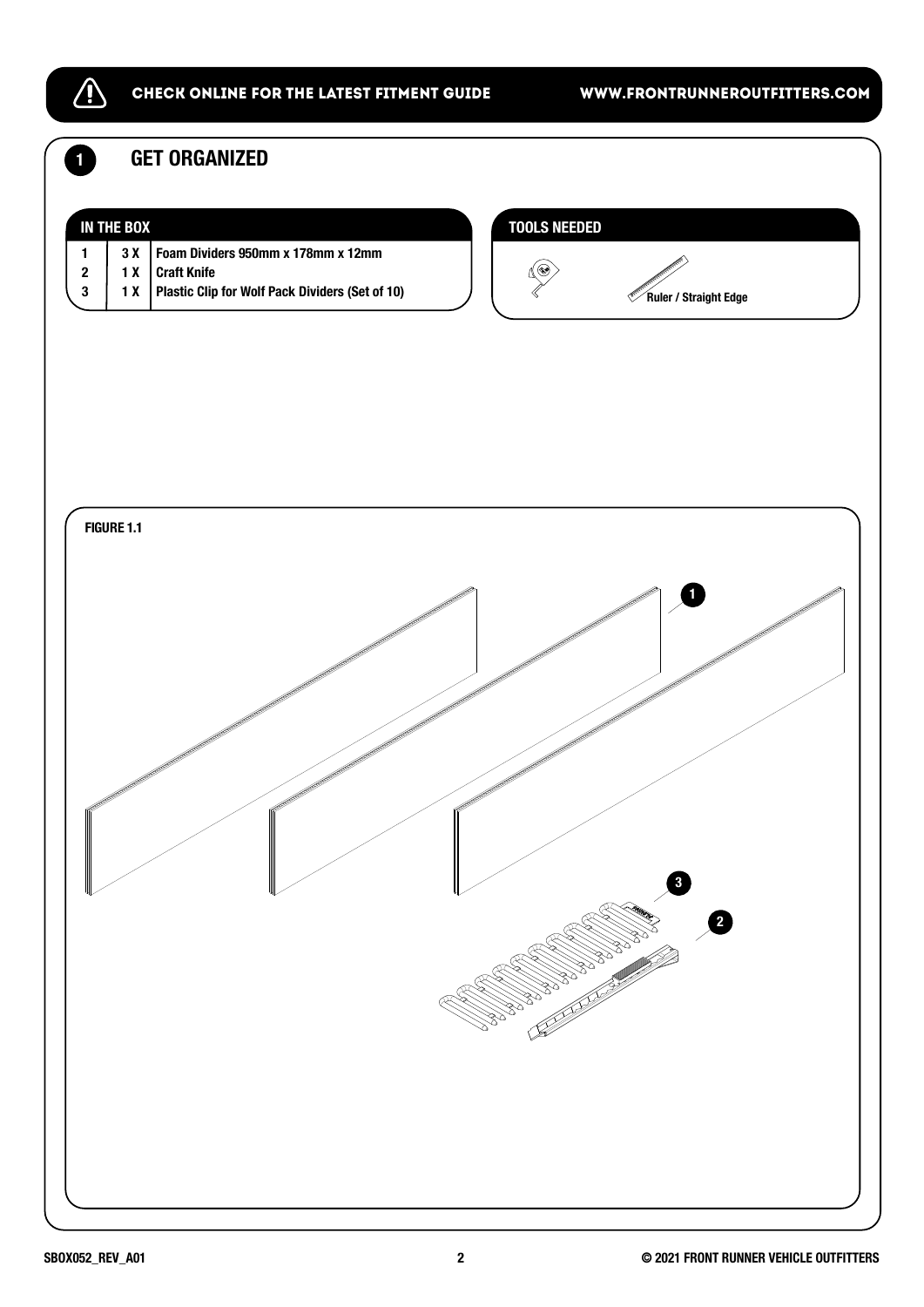